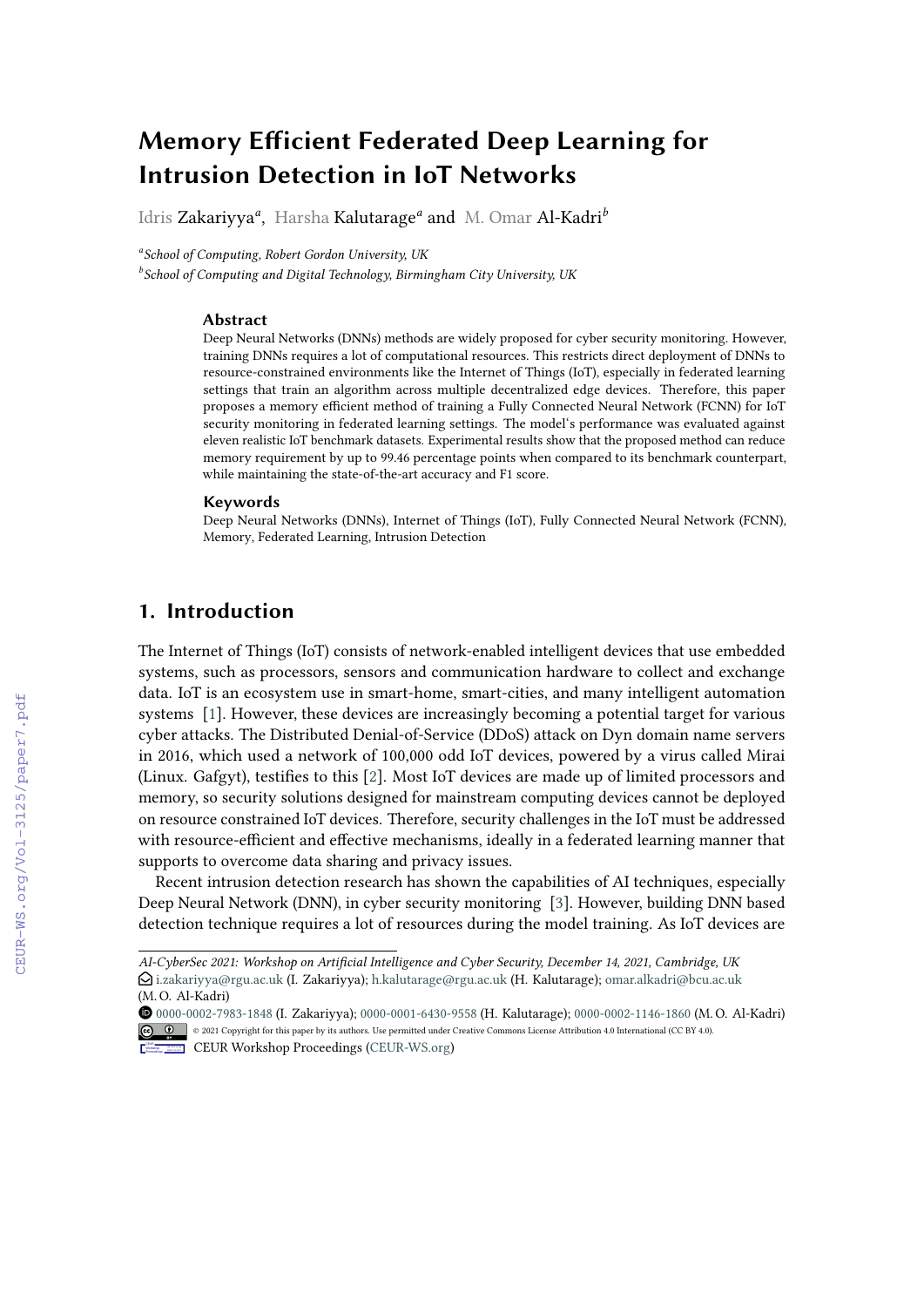resource-constrained and distributed in nature, DNN-based cyber security techniques cannot be directly deployed for intrusion detection in IoT networks. In that context, Federated Learning (FL) [\[4\]](#page-12-0) approach that supports for data privacy may not scale through IoT devices due to their lack of computational resources. To respond to this challenge, we propose an efficient training method for Fully Connected Neural Network (FCNN) for IoT security monitoring, in particular to reduce the memory footprint during the training while maintaining the same or higher level of accuracy than its benchmark counterpart.

For our experiments, we utilize a FCNN along with eleven IoT benchmark datasets to build a memory-efficient DNN (MEDNN) model. The experimental results are encouraging as the resulting MEDNN shows lower memory consumption with better classification performance in both centralized and federated settings against each data set used in our experiments. The federated integration of the model also helps to preserve the privacy of IoT device data during on-device model training.

The rest of the paper is organized as follows. Section [2](#page-1-0) presents the related work. Section [3](#page-2-0) describes the proposed method and the utilized FL technique, while Section [4](#page-4-0) describes the evaluation process. Results and discussion can be found in Section [5.](#page-7-0) Finally, Section [6](#page-11-0) concludes the paper with future research directions.

### <span id="page-1-0"></span>**2. Related Work**

This section presents related studies concerning deep learning for IoT intrusion detection followed by recent FL techniques applied to IoT security monitoring.

Significant research has been conducted on IoT security monitoring using AI techniques. Most of these methods utilized DNN. Mohammad et al. [\[5\]](#page-12-1) described the potentiality of DNN for IoT data analysis and classification tasks. Kodali et al. [\[6\]](#page-12-2) employed DNN, especially FCNN, for classification tasks on resource-limited devices. Shen et al. [\[7\]](#page-12-3) proposed compact structurebased learning with Convolutional Neural Network (CNN) for an IoT resource-constrained environment. Most of the optimization approach considered the quantization of weights and bias parameters. However, our proposed approach in this paper aims to reduce memory requirements. The method exploits pruning, simulated micro-batching and parameter regularization to optimise the resulting model in terms of memory requirements and accuracy performance. This is useful, especially for the task of distributed learning in a resource-constrained environment.

Recently, researchers from several disciplines explored FL methods from different perspectives. In the field of IoT security monitoring, FL is gaining popularity. Preuveneers et al. [\[8\]](#page-12-4) explored FL applications for intrusion detection in IoT networks. Lim et al. [\[9\]](#page-12-5) and Imteaj et al. [\[10\]](#page-12-6) describes open research problems on FL for resource-constrained IoT devices. Thein et al. [\[11\]](#page-12-7) utilized FL to detect attacks on industrial IoT devices. Liu et al. [\[12\]](#page-13-0) conduct a similar investigation by considering sensor reading data. Jiang et al. [\[13\]](#page-13-1) utilized model pruning for efficient FL training on edge devices. Bonawitz et al. [\[14\]](#page-13-2) proposed a scalable FL framework for mobile devices to reduce communication overhead. However, none of these proposals considers optimizing FL training to reduce memory consumption on IoT networks using pruning and micro-batching. We address this challenge by optimizing the federated training procedure using raw network traffic datasets from various IoT devices. Then, we proposed a MEDNN FL method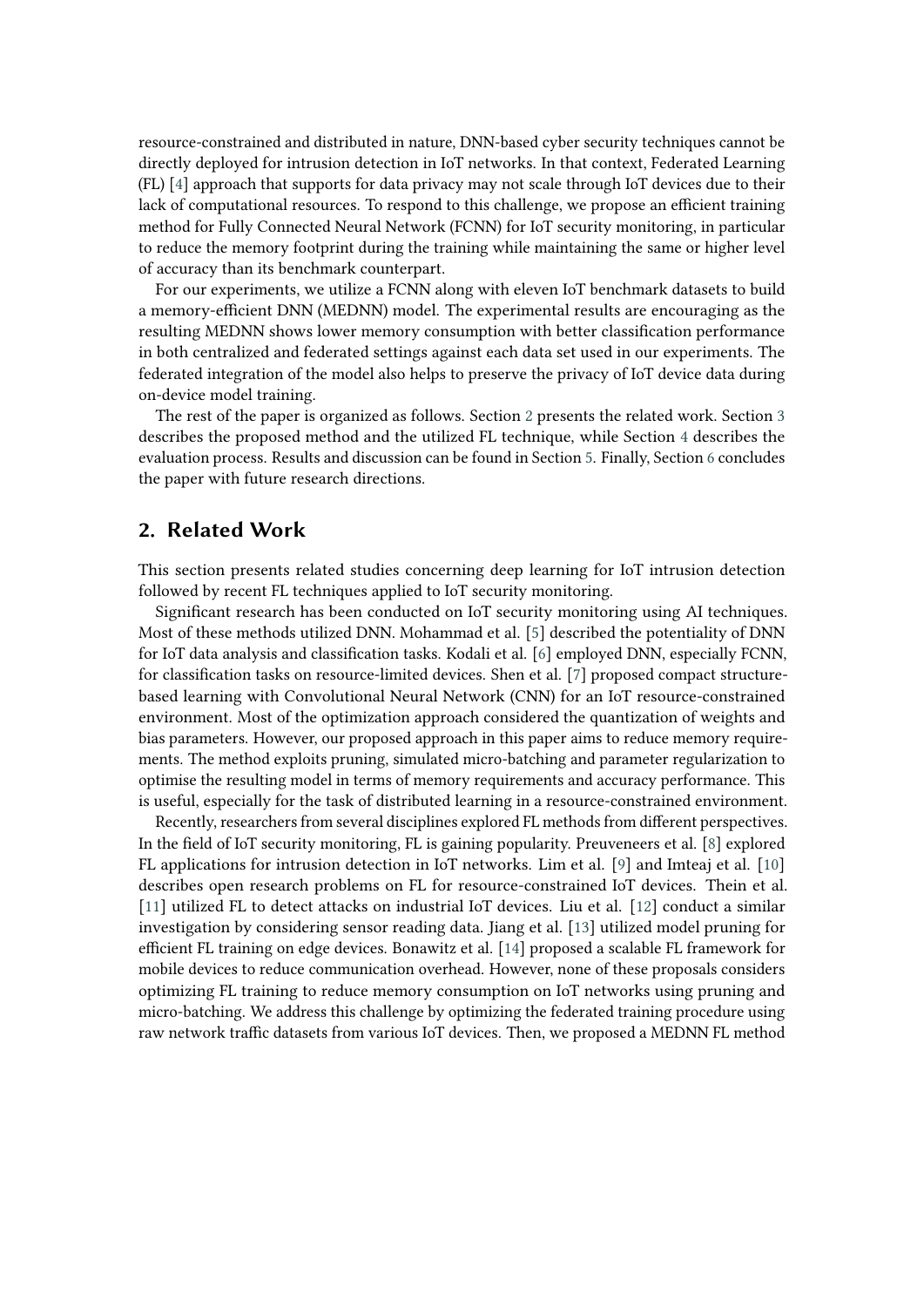with minimal resource consumption. This method maintains state-of-the-art accuracy while reducing memory consumption.

# <span id="page-2-0"></span>**3. Research Methodology**

We propose a framework that manipulates and optimizes an FCNN version of DNN to yield a compact classification model (see Figure [1\)](#page-2-1). We later validated this framework by training the FCNN on IoT benchmark datasets in federated and centralized settings to build MEDNN. This requires evaluating the FCNN regularization to produce a loss function that identifies various parameters relevant to model shrinking. We demonstrate that knowledge of architecture and optimizing parameters is sufficient to produce the MEDNN model. The optimized model can classify malicious activities on IoT networks.

<span id="page-2-1"></span>

**Figure 1:** Effective IoT Attack Detection Framework.

### **3.1. Baseline FCNN Training**

A DNN is a neural network containing deep layers of neurons representing the input data. These neurons correspond to computing units. They are capable of transmitting the computational results operated with their activation function and the input. FCNN is a sequential DNN connecting neurons by linking them with their corresponding weights and bias parameters. The weights and biases serve as information storage components. The baseline FCNN model  $(\mathcal{M}_n)$  in Algorithm [1](#page-3-0) is consist of network topology, activation functions and corresponding values for weights and bias. The weight and bias values settings can minimize the error function  $\mathcal{E}_{\mathcal{M}_n}$  evaluated over the labelled training data  $\mathcal{D}_{tr}$ . The function BASE in line [1](#page-3-0) of Algorithm 1 describes the  $\mathcal{M}_n$  training using a gradient descent algorithm with backpropagation [\[15\]](#page-13-3). This is determined to minimizes the cost function in Equation [1](#page-3-1) and Equation [2](#page-3-2) in-order to properly map unseen samples using a function that learned from  $\mathcal{D}_{tr}$ . The resulting FCNN approach uses supervised neural networks as a classifier,  $\mathcal{M}_n$  can accept an input  $\mathcal{D}_{tr}$  and outputs a probability class of vector  $\hat{Y}$ . The desired output  $\hat{Y}$  are rounded up to the closest integer using a specified threshold value  $t$  as in Equation [3.](#page-3-3) This output represents either the benign (1) or the attack (0) traffic instance.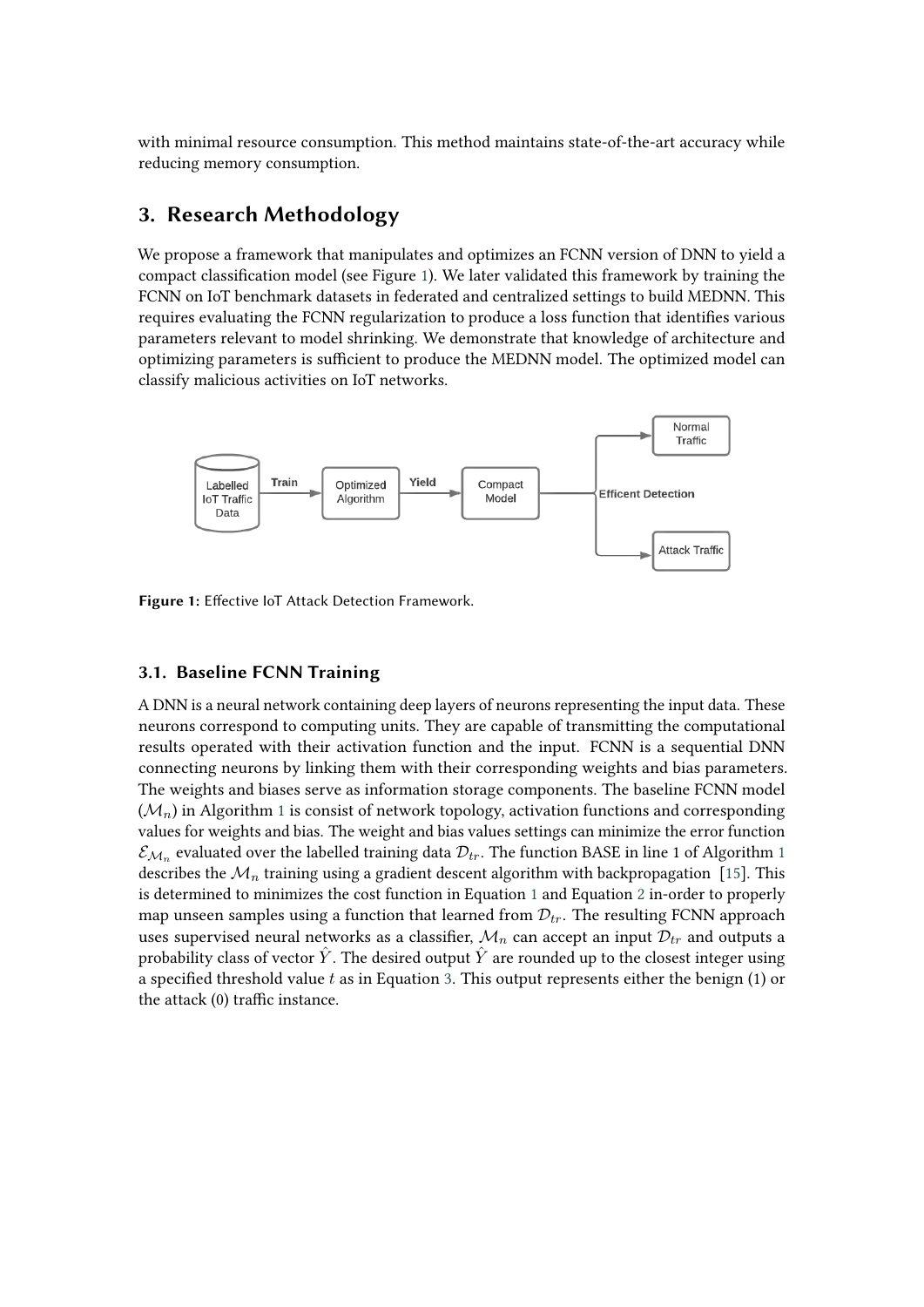<span id="page-3-0"></span>

|     | <b>Algorithm 1 Baseline FCNN Training</b>                                                         |                                                                       |  |  |  |  |  |  |
|-----|---------------------------------------------------------------------------------------------------|-----------------------------------------------------------------------|--|--|--|--|--|--|
|     | <b>Input:</b> Labelled data $\mathcal{D}_{tr}$ , Number of iteration $\mathcal{T}$ , Batch size S |                                                                       |  |  |  |  |  |  |
|     | <b>Output:</b> Baseline Model $\mathcal{M}_n$                                                     |                                                                       |  |  |  |  |  |  |
|     | 1: <b>function</b> $\text{Base}(\mathcal{D}_{tr} \mid )$                                          | $\triangleright$ Training baseline model                              |  |  |  |  |  |  |
| 2:  | <b>for</b> $i = 1$ to $\mathcal{T}$ ; <b>do</b>                                                   |                                                                       |  |  |  |  |  |  |
| 3:  |                                                                                                   | Sample mini-batch $B = \{(x_1, y_1), , (x_m, y_m)\} \subset D_{tr}$   |  |  |  |  |  |  |
| 4:  | $F_n(B)$                                                                                          | $\triangleright$ forward pass                                         |  |  |  |  |  |  |
| 5:  | $\mathcal{E}_i \leftarrow L$                                                                      | $\triangleright L =$ Base loss                                        |  |  |  |  |  |  |
| 6:  | $B_n(B)$                                                                                          | $\triangleright$ backward pass based on model parameters for $F_k(B)$ |  |  |  |  |  |  |
| 7:  | Compute gradients for parameters update                                                           |                                                                       |  |  |  |  |  |  |
| 8:  | Estimate $m_i$                                                                                    | $\triangleright$ Execution memory at epoch i                          |  |  |  |  |  |  |
| 9:  | $\mathcal{M}_n$ = Trained model that estimate $\mathcal{E}_i, m_i$                                |                                                                       |  |  |  |  |  |  |
| 10: | end for                                                                                           |                                                                       |  |  |  |  |  |  |
| 11: | <b>return</b> $(\mathcal{M}_n, m_i, \mathcal{E}_i)$                                               |                                                                       |  |  |  |  |  |  |
|     | 12: end function                                                                                  |                                                                       |  |  |  |  |  |  |

<span id="page-3-1"></span>
$$
J(W, b) = \frac{1}{m} \sum_{i=1}^{m} L(\hat{Y}^i, Y^i)
$$
 (1)

<span id="page-3-2"></span>
$$
L(\hat{Y}^{i}, Y^{i}) = -(Y \log \hat{Y} + (1 - Y) \log (1 - \hat{Y})
$$
\n(2)

<span id="page-3-3"></span>
$$
Output = \begin{cases} 0 \text{ if } \hat{Y} \leq t \\ 1 \text{ if } \hat{Y} > t \end{cases}
$$
 (3)

### **3.2. Memory Efficient MEDNN Training**

Training a resource efficient DNN model can be a challenging task [\[16\]](#page-13-4). Especially in considerations of model parameters requirements in designing and building the desirable architecture. The complexity of such an approach increases with multidimensional datasets.

To this end, we utilize the baseline  $\mathcal{M}_n$  model (a trained FCNN model) to produce the memory efficient version of it (MEDNN). The training procedure described in Algorithm [2](#page-4-1) optimizes a function that requires  $\mathcal{D}_{tr}$  to return the efficient  $M_e$  correspond to the MEDNN model. As described in line 4 in Algorithm [2,](#page-4-1) the optimization procedure utilized micro-batching [\[17,](#page-13-5) [18\]](#page-13-6) for efficient training. To reduce network complexity, we used a penalty [\[19\]](#page-13-7) (weight elimination) technique with a threshold parameter  $w_0$  as shown in regularized Equation [4.](#page-4-2) This is a requirement to discover those sets of relevant weights from the irrelevant ones. Particularly in determining the significant and insignificant large weights of the baseline FCNN model. Weights greater than  $w_0$  that yield a complexity cost closer to 1 requires a regularization using the penalty parameter  $\lambda$ . The regularization considers a scenario where the baseline produces a higher error value  $\mathcal{E}_i$  as in line 9. For better performance, we utilized the set of parameters to produce a lower error value  $\mathcal{E}_i$ . This process can reduce the complexity of the FCNN model while building the MEDNN.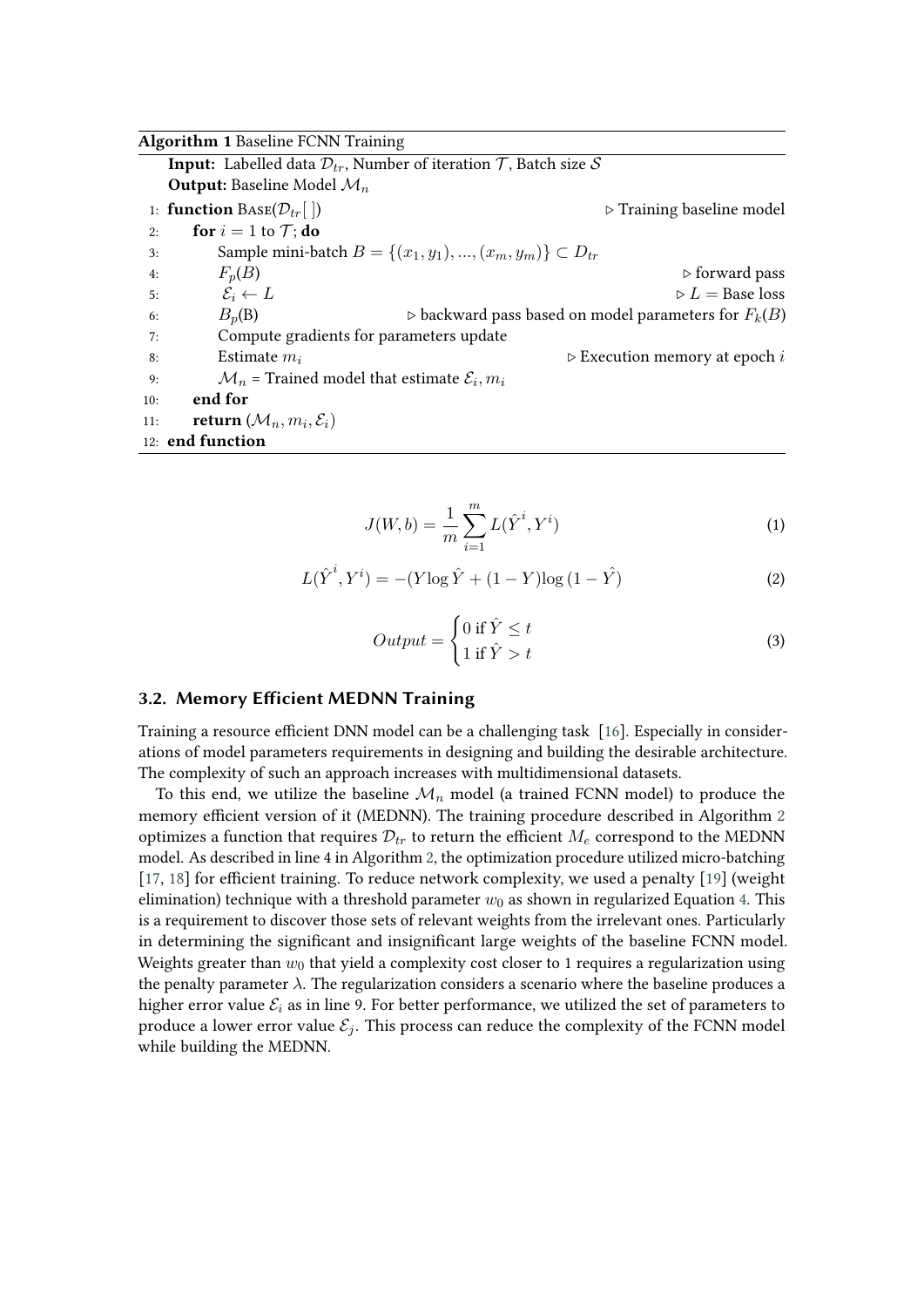<span id="page-4-1"></span>

|     | Algorithm 2 Procedure to build MEDNN                                  |                                                                                                                                                      |
|-----|-----------------------------------------------------------------------|------------------------------------------------------------------------------------------------------------------------------------------------------|
|     | <b>Input:</b> Penalty term $\lambda$                                  |                                                                                                                                                      |
|     | <b>Output:</b> Efficient Model $\mathcal{M}_e$                        |                                                                                                                                                      |
|     | 1: <b>function</b> EFFICIENT $(\mathcal{D}_{tr} \mid)$                | $\triangleright$ $\mathcal{D}_{tr}$ in Alg. 1                                                                                                        |
| 2:  | for $j = 1$ to $\mathcal{T}$ ; do                                     | $\triangleright$ $\mathcal T$ in Alg. 1                                                                                                              |
| 3:  | Sample mini-batch $K = \{(x_1, y_1), , (x_m, y_m)\} \subset D_{tr}$   |                                                                                                                                                      |
| 4:  | Sample micro-batch $M = \{(x_1, y_1), , (x_m, y_m)\} \subset K$       |                                                                                                                                                      |
| 5:  | $F_p(M)$                                                              | $\triangleright$ forward pass                                                                                                                        |
| 6:  |                                                                       | $\mathcal{E}_j \leftarrow L + \lambda \sum_{j=1}^W \frac{(w_j^2/w_0^2)}{(1+w_0^2/w_0^2)}$ $\Rightarrow$ $L, W, w_0 =$ Loss, total weights, threshold |
| 7:  | $B_p(M)$                                                              | $\triangleright$ backward pass based on model parameters for $F_k(M)$                                                                                |
| 8:  | Compute gradients for parameters update                               |                                                                                                                                                      |
| 9:  | if $(\mathcal{E}_i \leq \mathcal{E}_i)$ then                          | $\triangleright \mathcal{E}_i$ in Alg. 1                                                                                                             |
| 10: | $\lambda = \lambda + \triangle \lambda$                               |                                                                                                                                                      |
| 11: | Estimate $m_i$                                                        | $\triangleright$ Execution memory at epoch j                                                                                                         |
| 12: | if $m_j \leq m_i$ then                                                | $\triangleright m_i$ in Alg. 1                                                                                                                       |
| 13: | $m_{tr} = m_i$                                                        | $\triangleright m_t r =$ Efficient memory footprint                                                                                                  |
| 14: | $\mathcal{M}_e$ = Trained model that estimate $\mathcal{E}_i, m_{tr}$ |                                                                                                                                                      |
| 15: | end if                                                                |                                                                                                                                                      |
| 16: | end if                                                                |                                                                                                                                                      |
| 17: | end for                                                               |                                                                                                                                                      |
| 18: | <b>return</b> $(\mathcal{M}_e, m_{tr}, \mathcal{E}_i)$                |                                                                                                                                                      |
|     | 19: end function                                                      |                                                                                                                                                      |

<span id="page-4-2"></span>
$$
R = \lambda \sum_{j=1}^{W} \frac{(w_j^2/w_0^2)}{(1+w_j^2/w_0^2)}
$$
(4)

### **3.3. MEDNN in Federated Learning**

FL is a machine learning approach that supports distributed model training using multiple clients without exposing their training data. This technique updates a shared global model by aggregating each client training output [\[20\]](#page-13-8). Building a federated model can be a challenge for resource-constrained IoT devices. With this in mind, we tested the proposed MEDNN in FL settings to see how much memory it can save in model training. Our federated learning approach is less complex, efficient and effective for the task of IoT intrusion detection compared to its benchmark counterpart (see experimental results in Section [5.3\)](#page-8-0).

# <span id="page-4-0"></span>**4. Evaluation**

This section describes benchmark datasets and the evaluation procedure used to build the MEDNN and FCNN techniques in centralized and federated learning settings.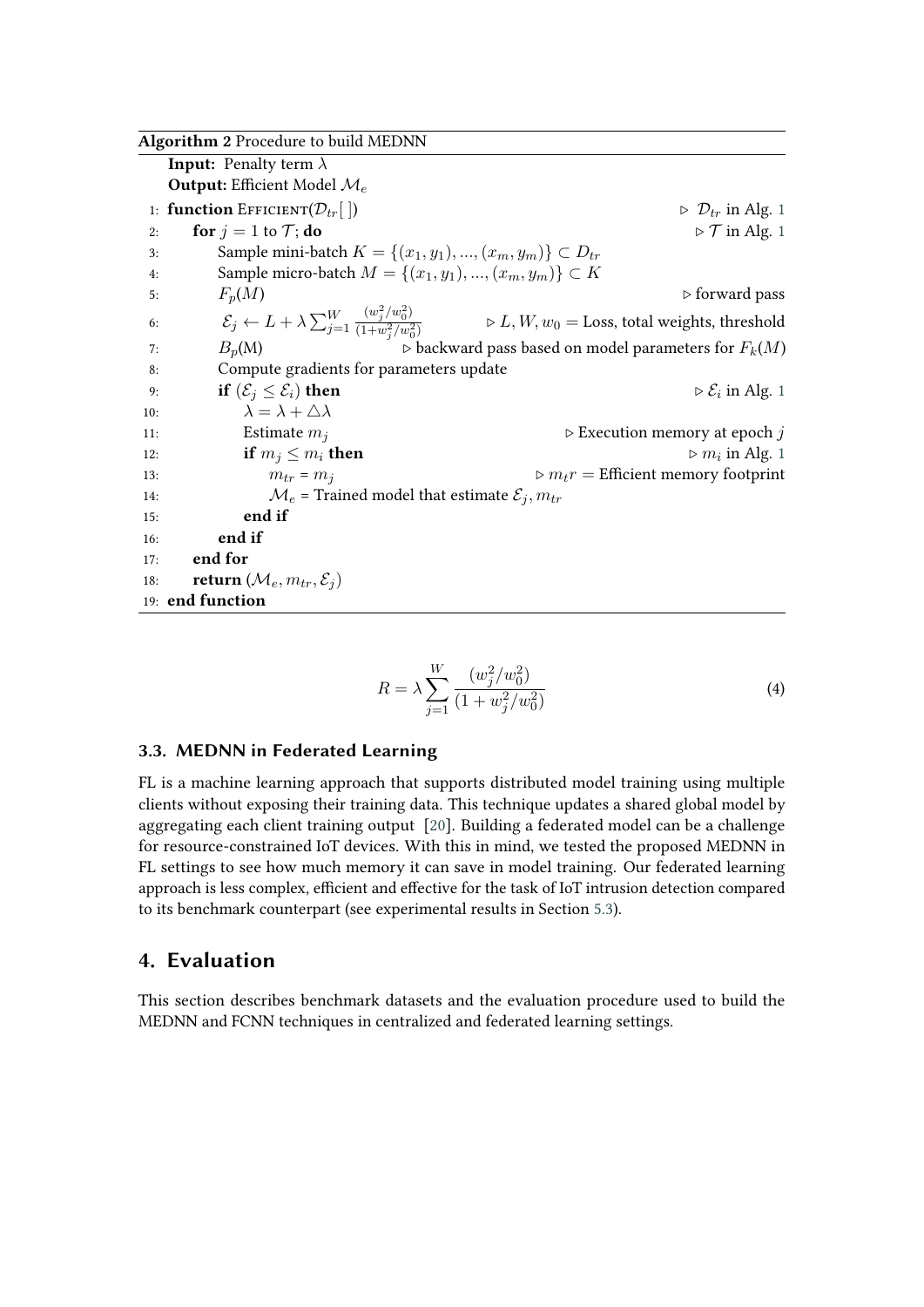### **4.1. Utilized Datasets**

The N-BaIoT dataset consists of various raw subsets data instances from many commercial IoT devices (see Table [1\)](#page-5-0). Each device contains data samples of attacks and benign network traffic flows [\[21\]](#page-13-9). These devices are either infected by BASHLITE or Mirai attacks with some benign instances. The overall dataset serves as a benchmark for the proposal of IoT intrusion detection methods. We consider device subsets data of the N-BaIoT to train and test our models. The distribution of the benign and attack samples for each subset of the data show its unbalanced nature. Each device subset data consists of 115 features vector.

#### <span id="page-5-0"></span>**Table 1**

| Device                   | Benign instance | Attack instance |  |
|--------------------------|-----------------|-----------------|--|
| Danmini Doorbell         | 49 548          | 968 750         |  |
| Ecobee Thermostat        | 13 113          | 822 763         |  |
| Philips B120N10          | 175 240         | 923 437         |  |
| Provision PT-737E        | 62 154          | 766 106         |  |
| <b>Provision PT-838</b>  | 98 514          | 729 862         |  |
| Samsung SNH-1011-N       | 52 150          | 323 072         |  |
| SimpleHome XCS7-1002-WHT | 46 58 5         | 816 471         |  |
| SimpleHome XCS7-1003-WHT | 19 5 28         | 831 298         |  |

Distribution of benign and attack instances for each device of the N-BaIoT.

Kitsune dataset contains multiple traffic captured on an IoT network setting [\[22\]](#page-13-10). A subset of this data employed to evaluate our models has 764,137 instances of Mirai and regular traffic. This dataset has 115 features with a normal distribution of 121,621 raw traffics data.

IoT-DDoS consists of various captured traffics representing the DDoS botnet attacks and some portion of regular traffic [\[23\]](#page-13-11). We consider 79,035 benign data and 398,391 attack data samples for empirical model evaluation.

WUSTL consists of multiple flows of traffic from an emulated SCADA system [\[24\]](#page-13-12). The dataset can be used to investigate the feasibility of ML algorithms in detecting various attacks. The raw data consists of 7,037,983 data samples. For experimental purposes, the distribution of 471,545 attacks and 6,566,438 normal instances was considered.

### **4.2. Data Preprocessing**

The choice of utilized datasets allows efficient model training for investigations purposes. The classes in these datasets are unbalanced, making them suitable for IoT security monitoring. Employed datasets are categorized into 80% for training and 20% testing samples. Data input vectors are normalized using the unity-based normalization feature scaling. With  $n$  data features  $x_1, x_2, ..., x_n$ , within a dataset, the normalization is performed using the formula in Equation [5.](#page-5-1) The description  $x_i'$ , represents the normalized value of the ith feature,  $x_i$  the original value, while  $min_{x_i}$  and  $max_{x_i}$  represents the minimum and maximum value of the  $i^{th}$  feature over the entire dataset.

<span id="page-5-1"></span>
$$
x_i' = \frac{x_i - \min_{x_i}}{\max_{x_i} - \min_{x_i}}\tag{5}
$$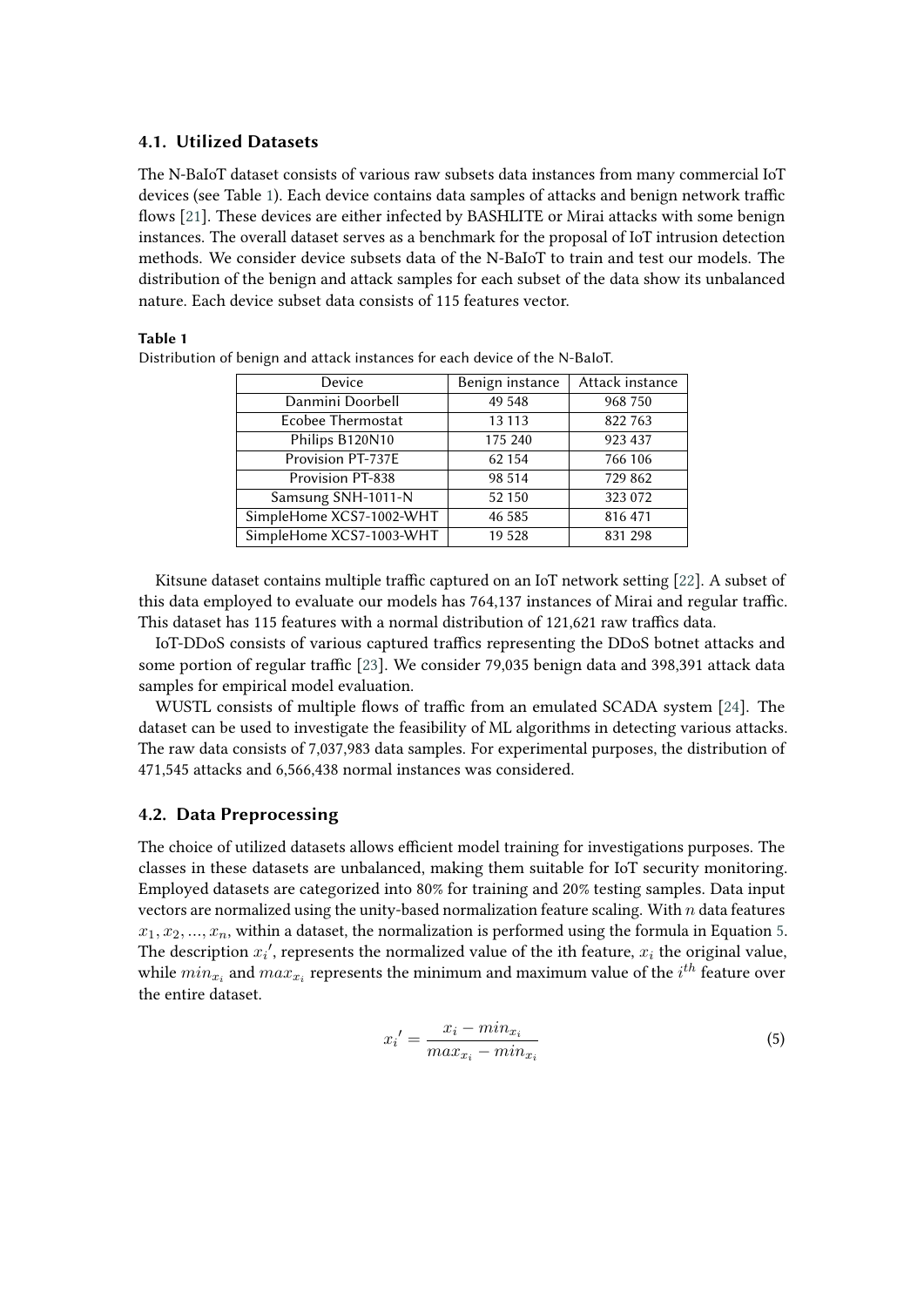### **4.3. Experimental Setup**

We profile the memory usage for each model training procedure using the integrated memory usage [\[25\]](#page-13-13). We used Python 3.76 on a desktop computer with Intel Xeon E5-2695(4 core) CPUs running at 2.10 GHz with 16.0 GB installed memory. For models analytics, the Spyder scientific Integrated Development Environment (IDE) [\[26\]](#page-13-14) was used to store the model for each dataset. At training, parameters remain constant to enable a fair comparison. This applied to the baseline FCNN model and optimized MEDNN. The code used for this study can be accessible at [\[27\]](#page-13-15).

#### **4.4. Implementation Details**

**FCNN and MEDNN Models**. For building the sequential FCNN and MEDNN with each dataset, we used the scientific NumPy python module [\[28\]](#page-13-16). Each sequential model consists of an input layer, three hidden layers, and an output layer. Regarding the eight device subset data of N-BaIoT, the topology used consists of 83 neurons in the first and last hidden layer, with 128 neurons in the second hidden layer (83-128-83). The network architecture used with the kitsune dataset consists of 83 neurons in the first and third hidden layers, with 141 neurons in the second hidden layer (83-141-83). For each implementation of these mentioned models topology, the input layer has 115 neurons representing the number of data features, while the output has one neuron.

The network architecture used with the Wustl dataset has three hidden layers with 26 neurons each (26-26-26), while the input and output layers have 6 and 1 neurons, respectively. The model topology used against the IoT-DDoS dataset consists of 20 neurons in each of the three hidden layers (20-20-20), while the input and output layer has 12 and 1 neurons.

These topology architectures are the requirement for the task of binary classification. The setting considers meant to minimize training computations while increasing the performance metrics. These architectures settings are identical for evaluating the baseline FCNN and the proposed MEDNN model. The only difference during the training would be FCNN used Algorithm [1,](#page-3-0) while MEDNN utilized Algorithm [2.](#page-4-1) This indicates that significant memory reduction was due to the optimization procedure in Algorithm [2.](#page-4-1)

For training each model, a mini-batch gradient descent was used. The weight and bias parameters are initialized randomly within [0,1]. The baseline and optimized training procedure utilized  $lr = 0.001$ . We used 0.01 values for  $\lambda$ ,  $\Delta\lambda$  and threshold  $w_0$  [\[29\]](#page-13-17) with 4 micro-batches to build the MEDNN model. The activation function considered in the fully connected layers is relu with sigmoid in the output layer. Models are trained in 128 batches within the 100 epochs for accuracy to converge. Parameters and hyperparameters were choosing based on grid search. Binary cross entropy was utilized for calculating loss function. See Figure [2a](#page-7-1) and Figure [2b](#page-7-1) for the learning process using the chosen epoch for the optimized and baseline training procedure. The optimized training algorithm provides better training accuracy even with fewer iterations than its baseline counterpart.

**Low Precision 16-bit Implementation**. In Numpy, training with 16-bit floating precision (FP16) requires calling the .float16() method on all model parameters and input data. We consider FP16 while training the baseline FCNN and in obtaining the efficient MEDNN model.

**FL Setup**. For the FL experimental settings, we used PyTorch version 1.4.0 [\[30\]](#page-13-18) and PySyft version 0.2.9 [\[31\]](#page-14-0). Pysyft framework simplifies the creation of virtual workers. These workers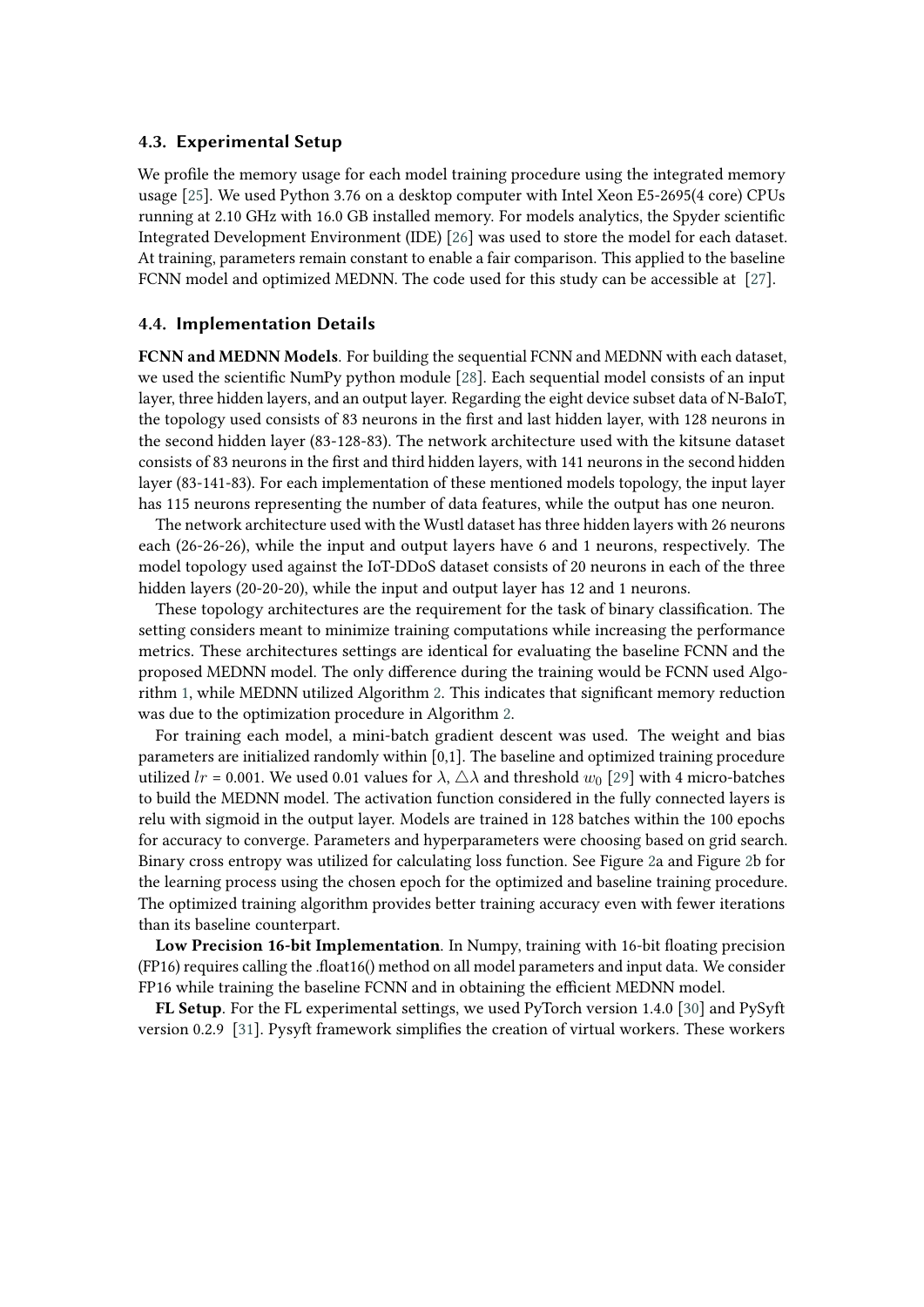<span id="page-7-1"></span>

**Figure 2:** Effect of epoch with accuracy for (a) optimized and (b) baseline training with Danmini Doorbel data

emulate real virtual machines and can run as a separate process within the same python program. Our federation training procedure utilized three virtual workers representing clients and a coordinating worker. As we utilized Federated averaging (FedAvg), a Stochastic Gradient Descent (SGD) was used to optimize each model. Federated models are trained in 128 batches within four epochs in 30 workers iterations. After the clients model training is complete, average weights values are sent to the coordinating worker. This worker aggregates those weights to update the global model.

### <span id="page-7-0"></span>**5. Results and Discussion**

This section discusses the experimental results. It details the evaluation comparison of the optimized MEDNN and baseline FCNN models in centralized and federated settings across datasets.

### **5.1. MEDNN Model Training (Centralized Manner)**

With 11 IoT data sets, we first examined the memory requirements for training FCNN and MEDNN models in a centralised manner. Table [2](#page-8-1) presents the memory profile in MB across each dataset. The optimized MEDNN model training requires a lower memory. It reduces the memory requirements of training with Philips B120N10 by 97.60 percentage points and achieves a higher classification accuracy of 84.10 percentage points than its baseline counterpart. These results show the regularization advantage [\[32,](#page-14-1) [33\]](#page-14-2) on accuracy with certain datasets. It indicates the less complexity, faster learning capability and better performance behaviour of the optimized model. These resources minimization make it a better choice for IoT security monitoring.

### **5.2. Low Precision 16-bit Training of MEDNN**

Training with reduced precision has become the de facto technique for increasing the energy efficiency of deep learning hardware [\[34\]](#page-14-3). Therefore we investigated the memory efficiency of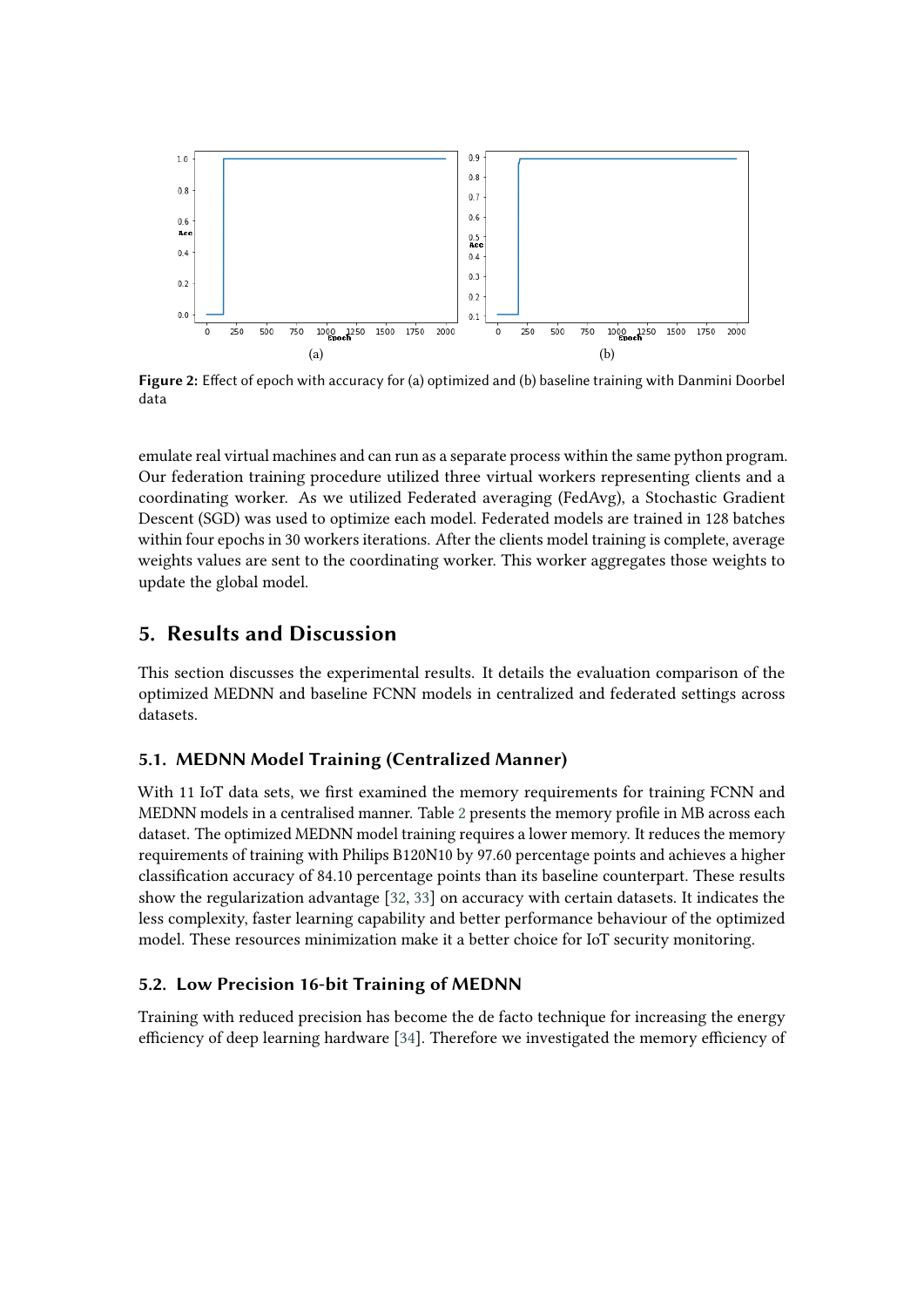### <span id="page-8-1"></span>**Table 2**

Model training (Centralized): Comparison of training memory consumption between MEDNN and FCNN.

| Dataset                  | Model               | Memory | Memory        | <b>Test Accuracy</b> |
|--------------------------|---------------------|--------|---------------|----------------------|
|                          |                     | (MB)   | Reduction (%) | (%)                  |
| Danmini Doorbell         | <b>FCNN</b>         | 4.039  | N/A           | 95.11                |
|                          | <b>MEDNN</b>        | 0.098  | 97.57         | 95.11                |
| <b>Ecobee Thermostat</b> | <b>FCNN</b>         | 4.125  | N/A           | 1.50                 |
|                          | <b>MEDNN</b>        | 0.121  | 97.07         | 93.32                |
| Philips B120N10          | <b>FCNN</b>         | 4.082  | N/A           | 15.92                |
|                          | <b>MEDNN</b>        | 0.098  | 97.60         | 84.10                |
| Provision PT-838         | <b>FCNN</b>         | 3.438  | N/A           | 13.97                |
|                          | <b>MEDNN</b>        | 0.098  | 97.15         | 88.08                |
| Provision PT-737E        | <b>FCNN</b>         | 3.980  | N/A           | 92.52                |
|                          | <b>MEDNN</b>        | 0.098  | 97.54         | 92.52                |
| Samsung SNH-1011-N       | <b>FCNN</b>         | 3.789  | N/A           | 13.94                |
|                          | <b>MEDNN</b>        | 1.199  | 68.36         | 86.07                |
| SimpleHome XCS7-1002-WHT | <b>FCNN</b>         | 3.680  | N/A           | 94.65                |
|                          | $\overline{M}$ EDNN | 0.102  | 97.23         | 94.65                |
| SimpleHome XCS7-1003-WHT | <b>FCNN</b>         | 3.969  | N/A           | 97.72                |
|                          | <b>MEDNN</b>        | 0.102  | 97.43         | 97.72                |
| Kitsune                  | <b>FCNN</b>         | 3.656  | N/A           | 84.09                |
|                          | <b>MEDNN</b>        | 0.102  | 97.21         | 84.09                |
| loT-DDoS                 | <b>FCNN</b>         | 1.738  | N/A           | 83.34                |
|                          | <b>MEDNN</b>        | 0.047  | 97.30         | 83.34                |
| Wustl                    | <b>FCNN</b>         | 1.516  | N/A           | 94.26                |
|                          | <b>MEDNN</b>        | 0.063  | 95.84         | 94.26                |

the proposed MEDNN with low precision implementation. Table [3](#page-9-0) presents training memory usage while integrating the FP16 precision. Across each dataset, memory consumption was reduced by the complete training iterations. Regarding the Philips data, the reduction is 43.63 and 80.61 percentage points with the baseline and optimized training process, respectively. With the same data, the accuracy increased by 68.18 percentage points using the optimized method. The results suggest that FP16 operations can influence memory reduction using the optimized training method. It demonstrated that FP16 integration does not influence MEDNN accuracy reduction in most cases. It can reduce the FCNN classification accuracy across some datasets. As a result, the regularized MEDNN can maintain a better accuracy with FP16 computations.

# <span id="page-8-0"></span>**5.3. MEDNN Model Training (Decentralized Manner)**

The results in Table [4](#page-10-0) are for the implemented FL method with baseline (FCNN) and its optimized model (MEDNN). These results compared the training memory requirements and accuracy across each dataset. In federated training, the MEDNN model requires lower memory across all datasets. It saves 99.46 percentage points of memory while training the SimpleHome XCS-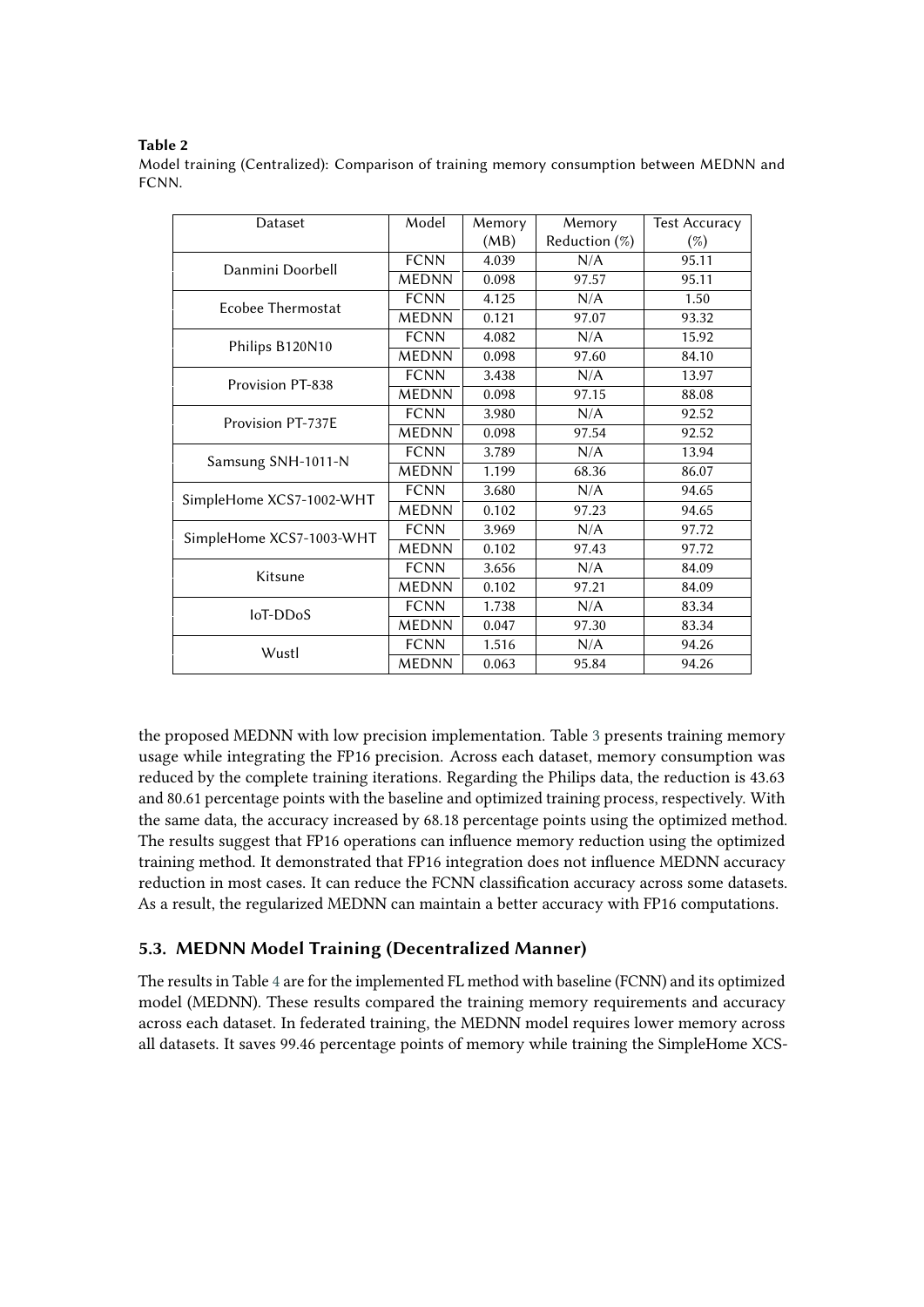#### <span id="page-9-0"></span>**Table 3**

Model training (Low precision): Comparison of training memory consumption between MEDNN and FCNN.

| Dataset                  | Model        | Memory | Memory        | <b>Test Accuracy</b> |
|--------------------------|--------------|--------|---------------|----------------------|
|                          |              | (MB)   | Reduction (%) | (%)                  |
| Danmini Doorbell         | <b>FCNN</b>  | 3.125  | N/A           | 4.90                 |
|                          | <b>MEDNN</b> | 0.285  | 90.88         | 95.12                |
| Ecobee Thermostat        | <b>FCNN</b>  | 2.313  | N/A           | 1.50                 |
|                          | <b>MEDNN</b> | 0.023  | 99.01         | 93.32                |
| Philips B120N10          | <b>FCNN</b>  | 2.301  | N/A           | 15.92                |
|                          | <b>MEDNN</b> | 0.019  | 99.17         | 84.10                |
| Provision PT-838         | <b>FCNN</b>  | 1.961  | N/A           | 11.93                |
|                          | <b>MEDNN</b> | 0.113  | 94.24         | 88.07                |
| Provision PT-737E        | <b>FCNN</b>  | 2.343  | N/A           | 9.60                 |
|                          | <b>MEDNN</b> | 0.098  | 95.82         | 92.52                |
| Samsung SNH-1011-N       | <b>FCNN</b>  | 3.039  | N/A           | 13.94                |
|                          | <b>MEDNN</b> | 0.148  | 95.13         | 86.07                |
| SimpleHome XCS7-1002-WHT | <b>FCNN</b>  | 1.949  | N/A           | 6.30                 |
|                          | <b>MEDNN</b> | 0.055  | 97.18         | 94.63                |
| SimpleHome XCS7-1003-WHT | <b>FCNN</b>  | 1.988  | N/A           | 97.67                |
|                          | <b>MEDNN</b> | 0.027  | 98.64         | 97.70                |
| Kitsune                  | <b>FCNN</b>  | 2.813  | N/A           | 84.09                |
|                          | <b>MEDNN</b> | 0.160  | 94.31         | 84.09                |
| loT-DDoS                 | <b>FCNN</b>  | 0.227  | N/A           | 83.34                |
|                          | <b>MEDNN</b> | 0.027  | 88.11         | 83.34                |
| Wustl                    | <b>FCNN</b>  | 0.199  | N/A           | 94.26                |
|                          | <b>MEDNN</b> | 0.012  | 93.97         | 94.26                |

1003-WHT dataset. Across all tested datasets, the classification accuracy is not degraded by the proposed method. This result demonstrates the advantage of the optimized model in building an efficient federated training method, and the usefulness of the proposed method for effective attack detection on resource-constrained devices.

We investigated the effect of the proposed method in federated learning using all the datasets. However, due to the space constraint, we only present the result of the SimpleHome XCS-71003-WHT device data to show the significant memory reduction (see Table [5\)](#page-10-1). In addition to the significant memory reduction by the MEDNN model, it outperforms the FCNN model with low precision 16-bit implementation. As shown in the table, FP16 integration reduces the accuracy of the FCNN by 0.05 percentage points while reducing that of the MEDNN by only 0.02 percentage points, respectively. In centralized and federated training procedures, both models demonstrate equal accuracy performance. These results suggest the significance of our optimized model compared with its benchmark counterpart. It indicates that the proposed method is efficient and effective for on-device training in a distributed manner.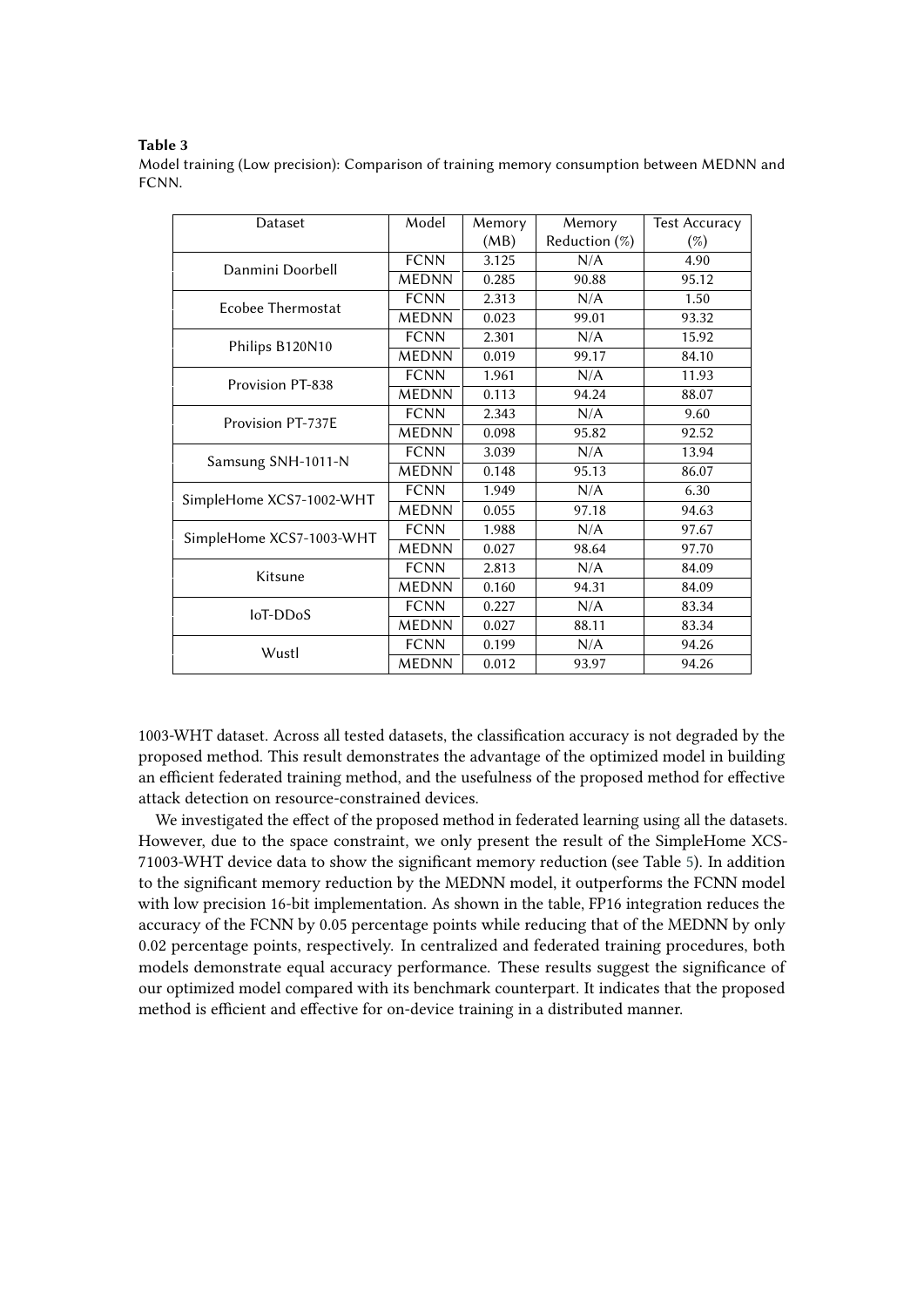### <span id="page-10-0"></span>**Table 4**

Model training (Fedarated): Comparison of training memory consumption between MEDNN and FCNN.

| Dataset                  | Model        | Memory | Memory    | <b>Test Accuracy</b> |
|--------------------------|--------------|--------|-----------|----------------------|
|                          |              | (MB)   | Reduction | $(\%)$               |
| Danmini Doorbell         | <b>FCNN</b>  | 8.637  | N/A       | 95.11                |
|                          | <b>MEDNN</b> | 0.402  | 95.34     | 95.11                |
| Ecobee Thermostat        | <b>FCNN</b>  | 9.426  | N/A       | 93.35                |
|                          | <b>MEDNN</b> | 0.070  | 99.26     | 93.35                |
| Philips B120N10          | <b>FCNN</b>  | 9.695  | N/A       | 84.08                |
|                          | <b>MEDNN</b> | 0.465  | 95.20     | 84.08                |
| Provision PT-838         | <b>FCNN</b>  | 10.26  | N/A       | 88.07                |
|                          | <b>MEDNN</b> | 0.418  | 95.93     | 88.07                |
| Provision PT-737E        | <b>FCNN</b>  | 10.23  | N/A       | 92.52                |
|                          | <b>MEDNN</b> | 0.117  | 98.86     | 92.52                |
| Samsung SNH-1011-N       | <b>FCNN</b>  | 12.27  | N/A       | 86.07                |
|                          | <b>MEDNN</b> | 4.195  | 65.80     | 86.07                |
| SimpleHome XCS7-1002-WHT | <b>FCNN</b>  | 9.598  | N/A       | 94.65                |
|                          | <b>MEDNN</b> | 0.117  | 98.78     | 94.65                |
| SimpleHome XCS7-1003-WHT | <b>FCNN</b>  | 10.15  | N/A       | 97.72                |
|                          | <b>MEDNN</b> | 0.055  | 99.46     | 97.72                |
| Kitsune                  | <b>FCNN</b>  | 8.223  | N/A       | 84.09                |
|                          | <b>MEDNN</b> | 0.156  | 98.10     | 84.09                |
| loT-DDoS                 | <b>FCNN</b>  | 6.492  | N/A       | 83.34                |
|                          | <b>MEDNN</b> | 0.804  | 87.62     | 83.34                |
| Wustl                    | <b>FCNN</b>  | 5.867  | N/A       | 94.26                |
|                          | <b>MEDNN</b> | 1.102  | 81.22     | 94.26                |

### <span id="page-10-1"></span>**Table 5**

Performance comparisons against training procedure.

| Procedure              | Model        | Memory (MB) | Accuracy $(\%)$ |  |
|------------------------|--------------|-------------|-----------------|--|
| Centralized            | <b>FCNN</b>  | 3.969       | 97.72           |  |
|                        | <b>MEDNN</b> | 0.102       | 97.72           |  |
| Low precision (FP16)   | <b>FCNN</b>  | 1.988       | 97.67           |  |
|                        | <b>MEDNN</b> | 0.027       | 97.70           |  |
| Decentralized (FedAvg) | <b>FCNN</b>  | 10.15       | 97.72           |  |
|                        | <b>MEDNN</b> | 0.055       | 97.72           |  |

# **5.4. Model Performances**

Table [6](#page-11-1) describes the federated model performance evaluated by test set accuracy, precision, recall and harmonic mean on randomly chosen datasets. As the chosen IoT datasets are often unbalanced, test accuracy alone would not be a sufficient metric to measure the performance in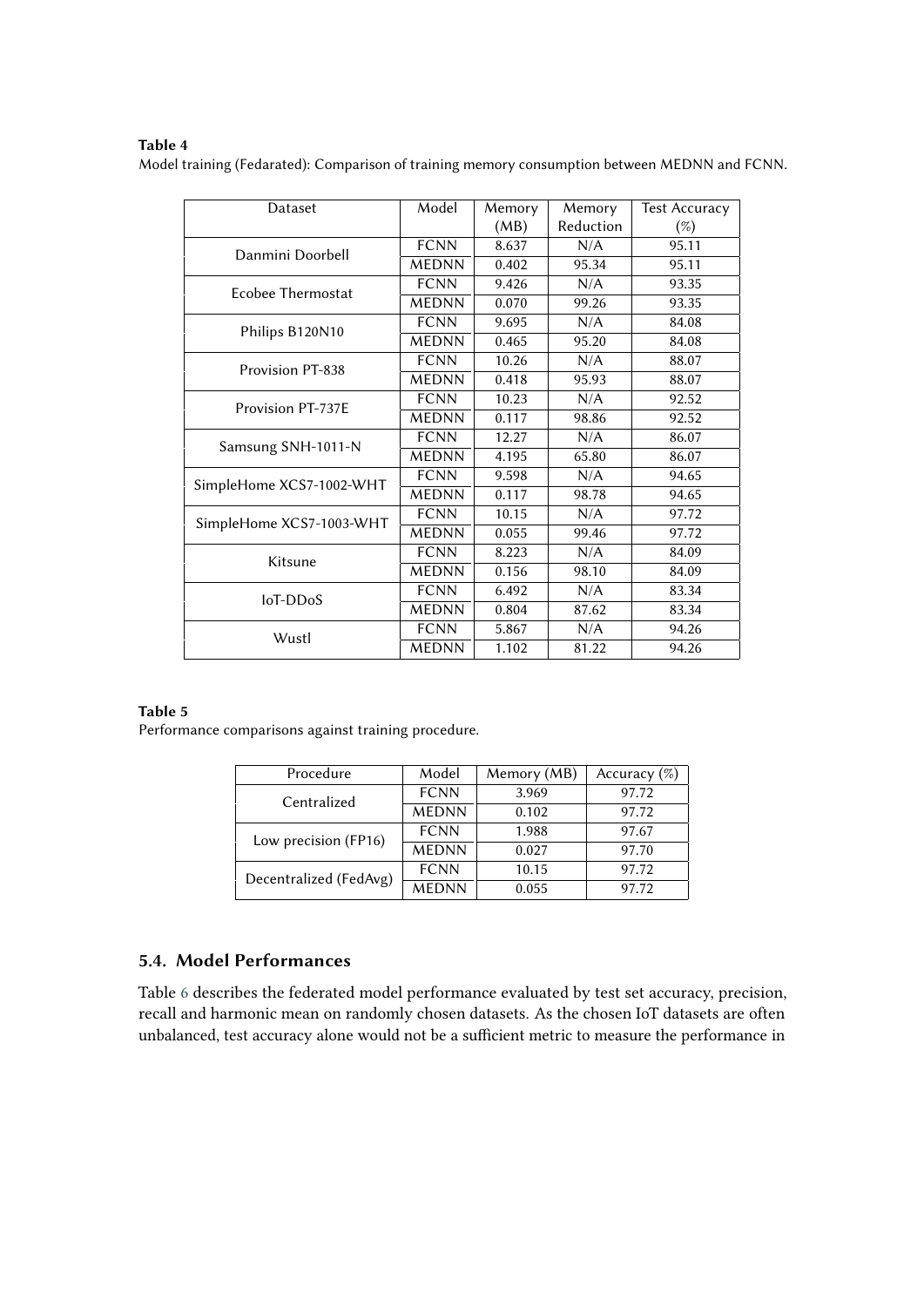security applications. Instead, the F1 score that corresponds to the harmonic mean of precision and recall is more appropriate. It considers accuracy for each class sample. Employed metrics utilized the True Positive (TP), False Positive (FP), True Negative (TN), False Negative (FN). Accuracy, precision, recall and F1 score are defined in Equation [6,](#page-11-2) [7,](#page-11-3) [8](#page-11-4) and [9.](#page-11-5) In each scenario, the optimized MEDNN model maintains similar detection performance across all metrics. The performance metrics result presented in Table [6](#page-11-1) remained identical for models trained in centralized settings against each dataset. In each case, accuracy, precision, recall and F1-score remained similar. The results indicate that the utilized number of virtual workers nodes in the federated settings had a minor influence on model performance. This behaviour indicates the lightweight advantage and effectiveness of MEDNN in detecting IoT attacks with good F1-score performance.

#### <span id="page-11-1"></span>**Table 6**

Testing performance comparisons across datasets.

| Dataset    | Model        | Accuracy $(\%)$ | Precision | Recall | F <sub>1</sub> -Score |
|------------|--------------|-----------------|-----------|--------|-----------------------|
| $IoT-DDoS$ | <b>FCNN</b>  | 83.34           | 0.8334    | 1.0000 | 0.9091                |
|            | <b>MEDNN</b> | 83.34           | 0.8334    | 1.0000 | 0.9091                |
| Wustl      | <b>FCNN</b>  | 94.26           | 0.9426    | 1.0000 | 0.9705                |
|            | <b>MEDNN</b> | 94.26           | 0.9426    | 1.0000 | 0.9705                |

<span id="page-11-2"></span>
$$
Accuracy = \frac{TP + TN}{TP + FP + TN + FN}
$$
\n(6)

<span id="page-11-3"></span>
$$
Precision = \frac{TP}{TP + FP}
$$
\n<sup>(7)</sup>

<span id="page-11-4"></span>
$$
Recall = \frac{TP}{TP + FN}
$$
\n<sup>(8)</sup>

<span id="page-11-5"></span>
$$
F1score = 2 \times \frac{Recall \times Precision}{Recall + Precision}
$$
\n(9)

### <span id="page-11-0"></span>**6. Conclusion**

This paper investigated the possibility of reducing memory consumption during DNN training, intending to use DNN-based security solutions in resource-constrained environments. Using FCNN, we proposed a memory-efficient MEDNN for the effective detection of cyber attacks on IoT devices. The effectiveness of MEDNN was tested using eleven IoT benchmark datasets in both centralized and federated learning manners. Experimental results showed that the proposed MEDNN can outperform its benchmark counterparts for memory efficiency and accuracy performance, especially with federated learning. This could be because many clients are involved in training in a federation and thus the cumulative savings are higher than with centralized training on a single node. In addition, the aggregation of models in federated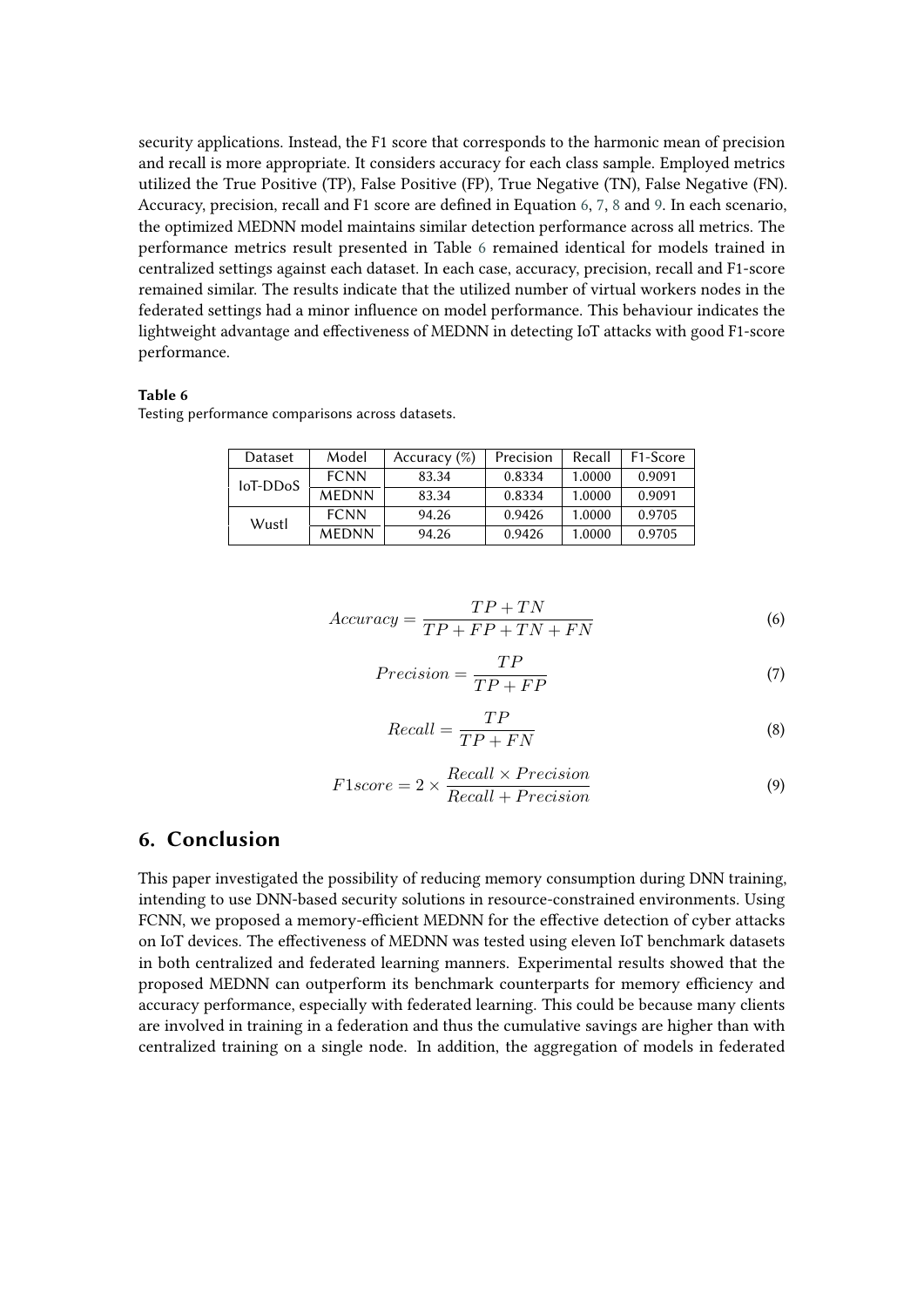training can influence faster learning compared with centralized training. However, these initial experimental results are encouraging and warrant further investigation, particularly consideration of more computational nodes in a virtual and realistic federated environment. Therefore, in future, we plan to deploy the model in a real IoT network and examine its capabilities to detect IoT attacks in near real-time in a federated learning setting. In addition, we plan to investigate the impact of adversarial attacks on the proposed MEDNN.

# **Acknowledgments**

This work was supported by the Petroleum Technology Development Fund (PTDF), Nigeria.

# **References**

- [1] B. Dong, Q. Shi, Y. Yang, F. Wen, Z. Zhang, C. Lee, Technology evolution from self-powered sensors to aiot enabled smart homes, Nano Energy (2020) 105414.
- [2] M. Antonakakis, T. April, M. Bailey, M. Bernhard, E. Bursztein, J. Cochran, Z. Durumeric, J. A. Halderman, L. Invernizzi, M. Kallitsis, et al., Understanding the mirai botnet, in: 26th  $\{$  USENIX $\}$  security symposium ( $\{$  USENIX $\}$  Security 17), 2017, pp. 1093–1110.
- [3] I. V. Kotenko, I. Saenko, A. Branitskiy, Applying big data processing and machine learning methods for mobile internet of things security monitoring., J. Internet Serv. Inf. Secur. 8 (2018) 54–63.
- <span id="page-12-0"></span>[4] J. Konečny, H. B. McMahan, F. X. Yu, P. Richtárik, A. T. Suresh, D. Bacon, Federated learning: ` Strategies for improving communication efficiency, arXiv preprint arXiv:1610.05492 (2016).
- <span id="page-12-1"></span>[5] M. Mohammadi, A. Al-Fuqaha, S. Sorour, M. Guizani, Deep learning for iot big data and streaming analytics: A survey, IEEE Communications Surveys & Tutorials 20 (2018) 2923–2960.
- <span id="page-12-2"></span>[6] S. Kodali, P. Hansen, N. Mulholland, P. Whatmough, D. Brooks, G.-Y. Wei, Applications of deep neural networks for ultra low power iot, in: 2017 IEEE International Conference on Computer Design (ICCD), IEEE, 2017, pp. 589–592.
- <span id="page-12-3"></span>[7] S. Shen, R. Li, Z. Zhao, Q. Liu, J. Liang, H. Zhang, Efficient deep structure learning for resource-limited iot devices, in: GLOBECOM 2020-2020 IEEE Global Communications Conference, IEEE, 2020, pp. 1–6.
- <span id="page-12-4"></span>[8] D. Preuveneers, V. Rimmer, I. Tsingenopoulos, J. Spooren, W. Joosen, E. Ilie-Zudor, Chained anomaly detection models for federated learning: An intrusion detection case study, Applied Sciences 8 (2018) 2663.
- <span id="page-12-5"></span>[9] W. Y. B. Lim, N. C. Luong, D. T. Hoang, Y. Jiao, Y.-C. Liang, Q. Yang, D. Niyato, C. Miao, Federated learning in mobile edge networks: A comprehensive survey, IEEE Communications Surveys & Tutorials 22 (2020) 2031–2063.
- <span id="page-12-6"></span>[10] A. Imteaj, U. Thakker, S. Wang, J. Li, M. H. Amini, A survey on federated learning for resource-constrained iot devices, IEEE Internet of Things Journal (2021).
- <span id="page-12-7"></span>[11] T. D. Nguyen, S. Marchal, M. Miettinen, H. Fereidooni, N. Asokan, A.-R. Sadeghi, Dïot: A federated self-learning anomaly detection system for iot, in: 2019 IEEE 39th International Conference on Distributed Computing Systems (ICDCS), IEEE, 2019, pp. 756–767.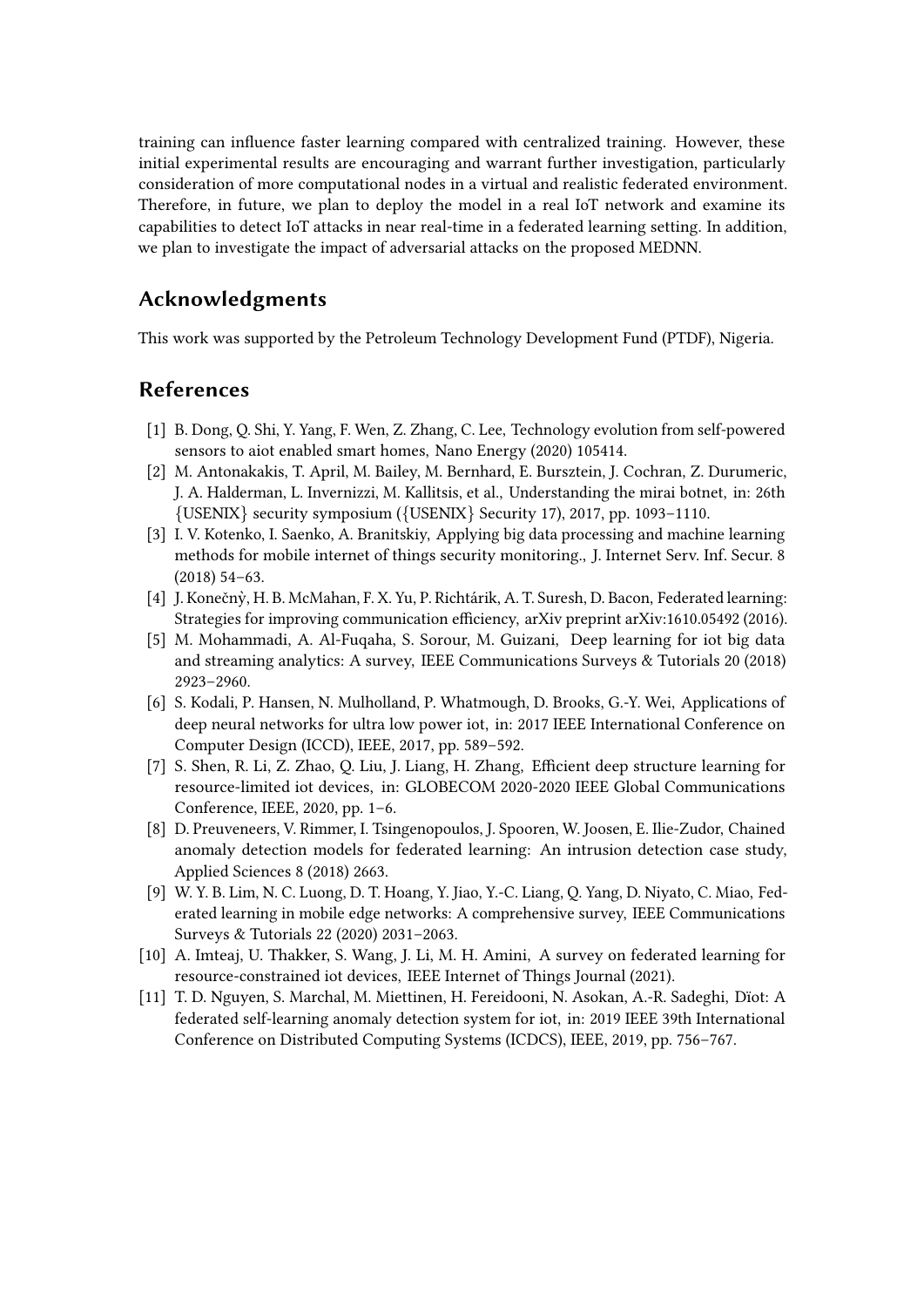- <span id="page-13-0"></span>[12] Y. Liu, N. Kumar, Z. Xiong, W. Y. B. Lim, J. Kang, D. Niyato, Communication-efficient federated learning for anomaly detection in industrial internet of things, in: GLOBECOM 2020-2020 IEEE Global Communications Conference, IEEE, 2020, pp. 1–6.
- <span id="page-13-1"></span>[13] Y. Jiang, S. Wang, V. Valls, B. J. Ko, W.-H. Lee, K. K. Leung, L. Tassiulas, Model pruning enables efficient federated learning on edge devices, arXiv preprint arXiv:1909.12326 (2019).
- <span id="page-13-2"></span>[14] K. Bonawitz, H. Eichner, W. Grieskamp, D. Huba, A. Ingerman, V. Ivanov, C. Kiddon, J. Konečny, S. Mazzocchi, H. B. McMahan, et al., Towards federated learning at scale: ` System design, arXiv preprint arXiv:1902.01046 (2019).
- <span id="page-13-3"></span>[15] Y. Chauvin, D. E. Rumelhart, Backpropagation: theory, architectures, and applications, Psychology press, 2013.
- <span id="page-13-4"></span>[16] O. I. Abiodun, A. Jantan, A. E. Omolara, K. V. Dada, N. A. Mohamed, H. Arshad, State-ofthe-art in artificial neural network applications: A survey, Heliyon 4 (2018) e00938.
- <span id="page-13-5"></span>[17] Y. Oyama, T. Ben-Nun, T. Hoefler, S. Matsuoka, Accelerating deep learning frameworks with micro-batches, in: 2018 IEEE International Conference on Cluster Computing (CLUS-TER), IEEE, 2018, pp. 402–412.
- <span id="page-13-6"></span>[18] Y. Huang, Y. Cheng, A. Bapna, O. Firat, D. Chen, M. Chen, H. Lee, J. Ngiam, Q. V. Le, Y. Wu, et al., Gpipe: Efficient training of giant neural networks using pipeline parallelism, Advances in neural information processing systems 32 (2019) 103–112.
- <span id="page-13-7"></span>[19] S. Han, J. Pool, J. Tran, W. J. Dally, Learning both weights and connections for efficient neural networks, arXiv preprint arXiv:1506.02626 (2015).
- <span id="page-13-8"></span>[20] B. McMahan, E. Moore, D. Ramage, S. Hampson, B. A. y Arcas, Communication-efficient learning of deep networks from decentralized data, in: Artificial intelligence and statistics, PMLR, 2017, pp. 1273–1282.
- <span id="page-13-9"></span>[21] Y. Meidan, M. Bohadana, Y. Mathov, Y. Mirsky, A. Shabtai, D. Breitenbacher, Y. Elovici, N-baiot—network-based detection of iot botnet attacks using deep autoencoders, IEEE Pervasive Computing 17 (2018) 12–22.
- <span id="page-13-10"></span>[22] Y. Mirsky, T. Doitshman, Y. Elovici, A. Shabtai, Kitsune: an ensemble of autoencoders for online network intrusion detection, arXiv preprint arXiv:1802.09089 (2018).
- <span id="page-13-11"></span>[23] M. Siddharth, IoT-DDoS dataset, 2020. URL: [https://www.kaggle.com/siddharthm1698/](https://www.kaggle.com/siddharthm1698/ddos-botnet-attack-on-iot-devices) [ddos-botnet-attack-on-iot-devices,](https://www.kaggle.com/siddharthm1698/ddos-botnet-attack-on-iot-devices) accessed: 2021-02-10.
- <span id="page-13-12"></span>[24] M. A. Teixeira, T. Salman, M. Zolanvari, R. Jain, N. Meskin, M. Samaka, Scada system testbed for cybersecurity research using machine learning approach, Future Internet 10 (2018) 76.
- <span id="page-13-13"></span>[25] F. Pedregosa, P. Gervais, Memory profiler (python), Python Software Foundation, https://pypi. org/project/memory-profiler/. Accessed March 25 (2019).
- <span id="page-13-14"></span>[26] P. Raybaut, Spyder-documentation, Available online at: pythonhosted. org (2009).
- <span id="page-13-15"></span>[27] I. Zakariyya, Memory efficient federated algorithm., 2021. URL: [https://github.com/](https://github.com/izakariyya/Robust_DNN_IoT) [izakariyya/Robust\\_DNN\\_IoT.](https://github.com/izakariyya/Robust_DNN_IoT)
- <span id="page-13-16"></span>[28] R. Johansson, Numerical Python: Scientific Computing and Data Science Applications with Numpy, SciPy and Matplotlib, Apress, 2018.
- <span id="page-13-17"></span>[29] A. Bosman, A. Engelbrecht, M. Helbig, Fitness landscape analysis of weight-elimination neural networks, Neural Processing Letters 48 (2018) 353–373.
- <span id="page-13-18"></span>[30] A. Paszke, S. Gross, F. Massa, A. Lerer, J. Bradbury, G. Chanan, T. Killeen, Z. Lin,